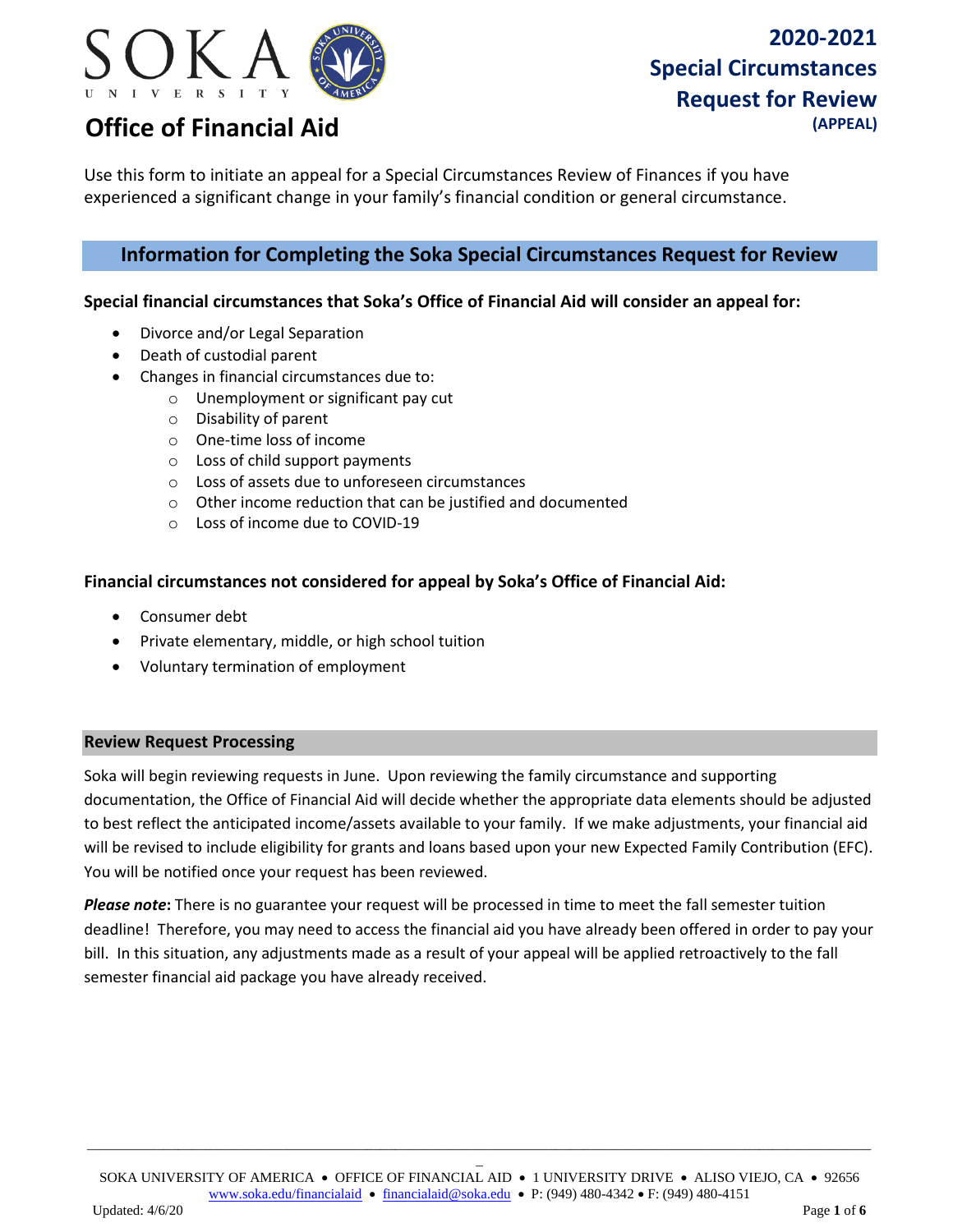

# **2020-2021 Special Circumstances Request for Review**

**Name (Last, First, MI): \_\_\_\_\_\_\_\_\_\_\_\_\_\_\_\_\_\_\_\_\_\_\_\_\_\_\_\_\_\_\_\_\_\_\_\_\_\_\_\_\_\_\_ SUA Student ID#: \_\_\_\_\_\_\_\_\_\_\_\_\_\_\_**

## **Special Circumstance Financial Time Period Comparison**

Please check the appropriate box below to indicate the time period that includes the special circumstance which has impacted you or your parent's financial situation. This will be the time period that financial information will be required for, and used for review.

| "Application" Financial Period                          | <b>Select the "Impacted" Financial Period</b>         |  |  |
|---------------------------------------------------------|-------------------------------------------------------|--|--|
| <b>Time Period BEFORE Special Circumstance occurred</b> | <b>Time Period that INCLUDES Special Circumstance</b> |  |  |
| Calendar Year 2018 (1/1/18 - 12/31/18)                  | Calendar Year 2019 $(1/1/19 - 12/31/19)$              |  |  |
|                                                         | Calendar Year 2020 $(1/1/20 - 12/31/20)$              |  |  |

### **Need for Documentation**

### **"Application" Financial Period**

The Soka Financial Aid department will typically have the financial documentation necessary to represent the "**Application** Financial Period". If additional documentation is needed, the Financial Aid department will request documentation.

### **"Impacted" Financial Period**

The Financial Aid department will typically NOT have documentation representing the "**Impacted** Financial Period", and will require these documents to be submitted for review. See the document requirements for each specific situation in the following section, and submit as required.

**Please note**: If your "impacted" financial period includes future dates (upcoming dates later in the impacted year), please provide *projections* of expected income for this time period.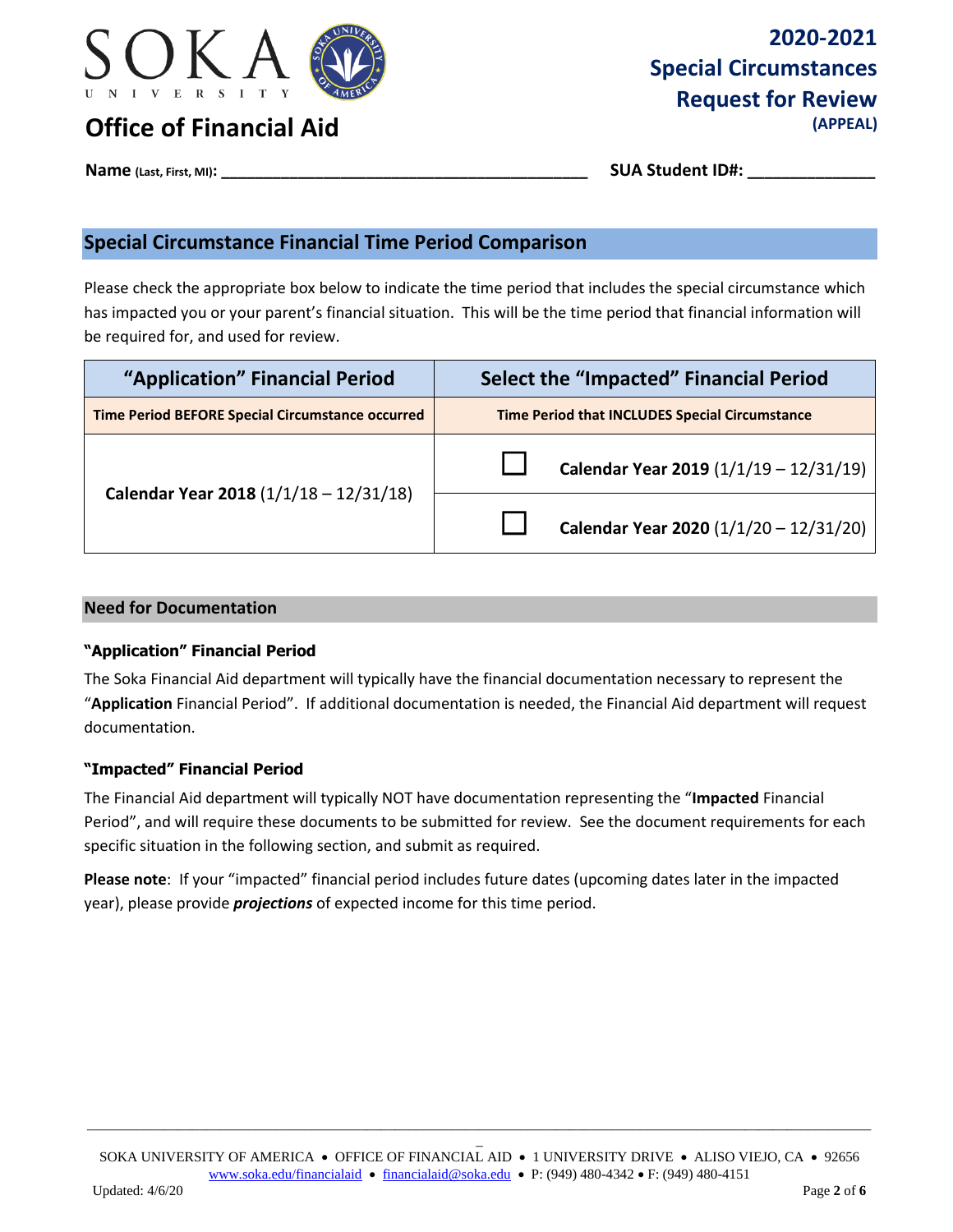

# **2020-2021 Special Circumstances Request for Review**

**Name (Last, First, MI): \_\_\_\_\_\_\_\_\_\_\_\_\_\_\_\_\_\_\_\_\_\_\_\_\_\_\_\_\_\_\_\_\_\_\_\_\_\_\_\_\_\_\_ SUA Student ID#: \_\_\_\_\_\_\_\_\_\_\_\_\_\_\_**

## **Select the Special Circumstance for Review**

**Check the box that represents the Special Circumstance to be reviewed for. Follow the instructions listed for the selected circumstance, and submit the requested documents.** 

### **Divorce or Separation**

Please provide a letter explaining the following information:

- Date of divorce/separation
- List of current household members
- Amount of alimony and/or child support received per month; and when payments began or are expected to begin
- Amount that each parent earned during the "impacted" time period. Please provide a copy of your parent's income tax return and copies of wage statements for both parents' earnings during the "impacted" time period.

### **Loss of Employment or other income:**

- **Loss of one-time income** (e.g., capital gain from property sale, withdrawal of IRA or retirement benefits, etc.)
	- $\circ$  Please provide a letter explaining the type and amount of one-time income that existed during the "application" time period that will not re-occur during the "impacted" time period. In addition to the letter of explanation, please provide supporting documents that show the loss of employment or income.
- **Loss of child support** 
	- $\circ$  Please provide a letter explaining the loss of child support received in during the "application" time period that will not re-occur during the "impacted" time period. In addition to the letter of explanation, please provide supporting documents that show the loss of support.

#### **Unemployment or significant drop in income**

- $\circ$  Please provide a letter explaining the decrease in income from the "application" time period to the "impacted" time period. In addition to the letter of explanation, please provide the following supporting documents:
	- **EXECTER 1** Letter from employer(s) indicating date of employment termination or reduction
	- **•** Copy of parents' income tax return transcript for the "impacted" time period
	- Copy of last pay stub from previous employment (including year-to-date earnings)
	- **•** Documentation of severance and/or unemployment benefits
	- Complete the *Estimated Itemization of Resources* information in the following section of this form

 $\overline{a}$ SOKA UNIVERSITY OF AMERICA • OFFICE OF FINANCIAL AID • 1 UNIVERSITY DRIVE • ALISO VIEJO, CA • 92656 [www.soka.edu/financialaid](http://www.soka.edu/financialaid)  [financialaid@soka.edu](mailto:financialaid@soka.edu)  P: (949) 480-4342 F: (949) 480-4151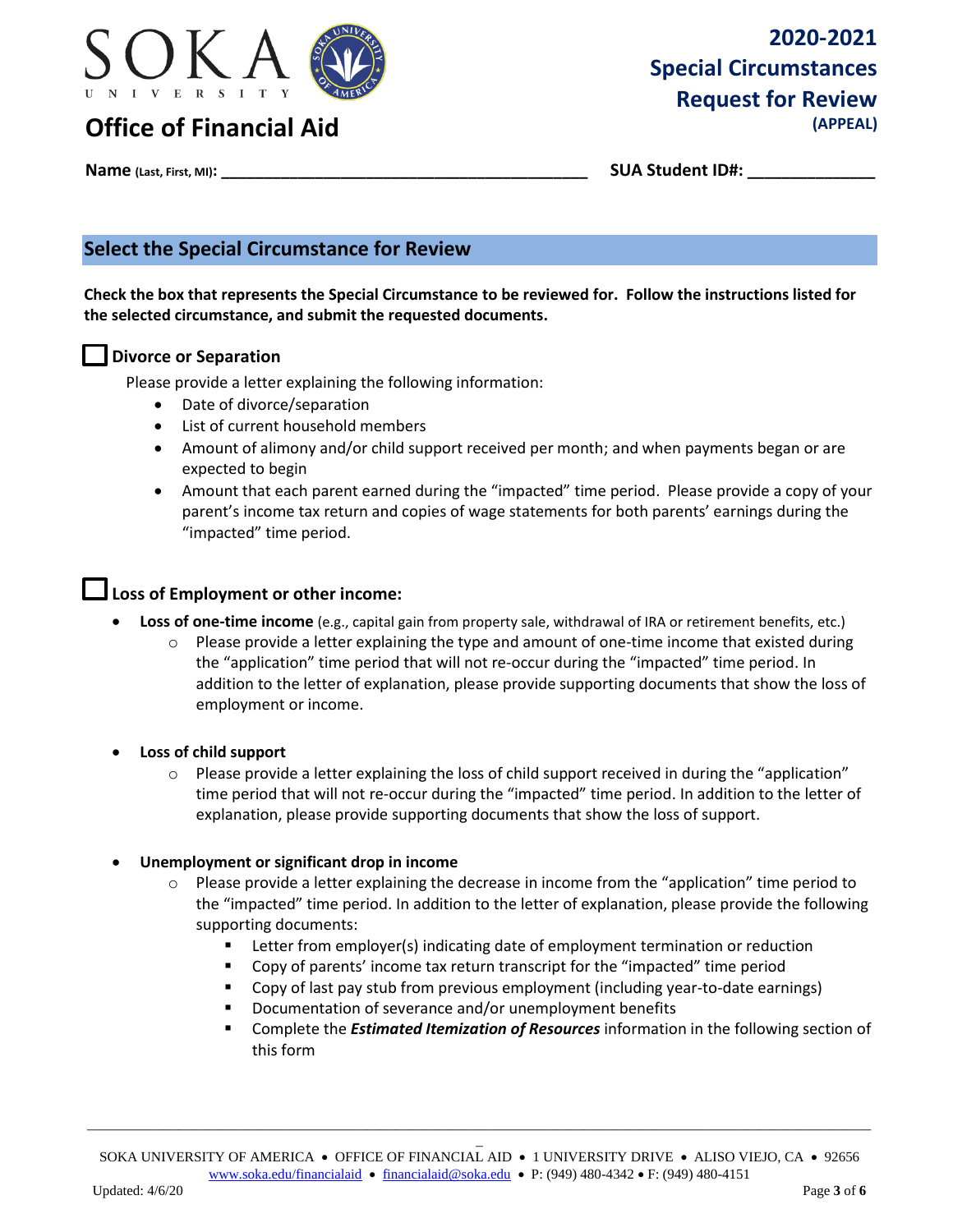

# **2020-2021 Special Circumstances Request for Review**

### **Name (Last, First, MI): \_\_\_\_\_\_\_\_\_\_\_\_\_\_\_\_\_\_\_\_\_\_\_\_\_\_\_\_\_\_\_\_\_\_\_\_\_\_\_\_\_\_\_ SUA Student ID#: \_\_\_\_\_\_\_\_\_\_\_\_\_\_\_**

## **Select the Special Circumstance for Review (continued)**

#### **Death of Parent**

Please provide a copy of death certificate along with documentation of any death benefits and insurance payments received. In addition, please provide a copy of your parent's income tax return for the "impacted" time period along with copies of wage information for both parents during the "impacted" time period. You can provide W-2 forms for domestic students or annual wage summary forms for international students.



Please provide a letter explaining the reason why the asset has been lost and how the loss affects the ability to contribute to the student's cost of education. In addition to the letter of explanation, please provide supporting documents that show the loss of asset.

#### **Unusual Expenses**

Please provide a letter explaining the unusual expenses and how it affects your ability to contribute to the student's cost of education. In addition to the letter of explanation, please provide supporting documents that explain the expense.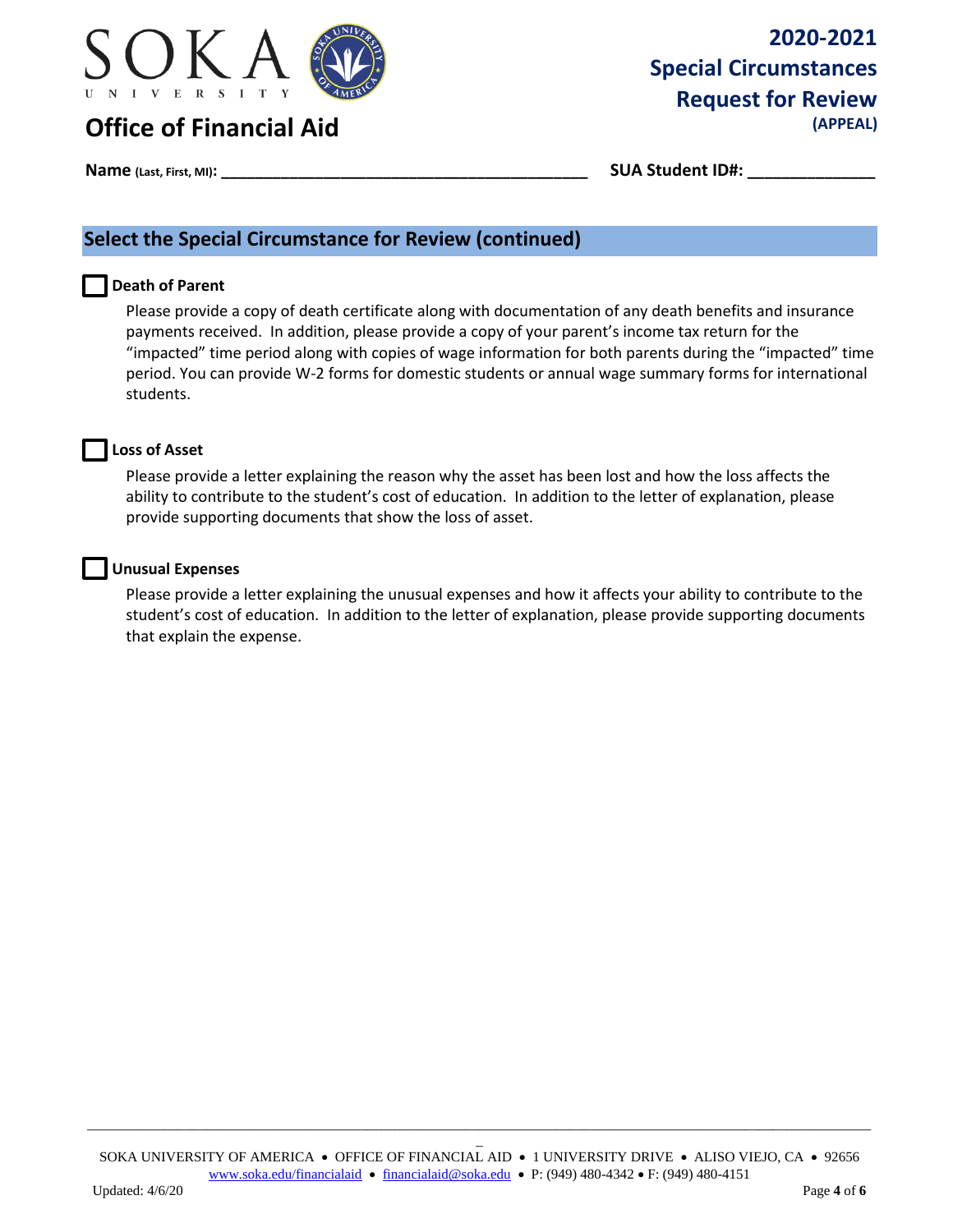

# **2020-2021 Special Circumstances Request for Review**

**Name (Last, First, MI): \_\_\_\_\_\_\_\_\_\_\_\_\_\_\_\_\_\_\_\_\_\_\_\_\_\_\_\_\_\_\_\_\_\_\_\_\_\_\_\_\_\_\_ SUA Student ID#: \_\_\_\_\_\_\_\_\_\_\_\_\_\_\_**

**"Impacted" Time Period Estimated Resources** 

**Complete this section ONLY if your special circumstance is one of the following:** 

- **Unemployment or significant drop in income**
- **Disability of a parent**

**Provide an estimated itemization of all resources (taxable and non-taxable) that your family received during the "impacted" time period.** 

| <b>Description of Taxable Income and Resources</b> | Parent 1 | Parent 2 |
|----------------------------------------------------|----------|----------|
| Wages, salaries, and tips                          |          |          |
| Severance payment                                  |          |          |
| Unemployment benefits                              |          |          |
| Retirement, pension, and annuities                 |          |          |
| IRA, 401K, and 403B distribution                   |          |          |
| Alimony                                            |          |          |
| Other** (specify):                                 |          |          |
| Other** (specify):                                 |          |          |
| TOTAL                                              |          |          |

\*\*Other income could include: capital gains partnerships, S-corporation trusts, rents, royalties, and business/farm income. If this is a negative amount, attach an explanation and supporting documentation. Requests that include projected loss of income due to investments such as real estate, business partnerships and/or capital losses may be processed, but we will place a hold on academic spring term funding until you file and submit a the appropriate federal income tax return transcript to our office. If your projections are underestimated, you will be billed for part or all of the aid you were awarded.

| <b>Description of Non-taxable Income and Resources</b>                                                                                                    | Parent 1 | Parent 2 |
|-----------------------------------------------------------------------------------------------------------------------------------------------------------|----------|----------|
| Wages, salaries, and tips                                                                                                                                 |          |          |
| Disability and Worker's Compensation                                                                                                                      |          |          |
| Social Security Benefits (specify type)                                                                                                                   |          |          |
| Child Support received                                                                                                                                    |          |          |
| Foreign income                                                                                                                                            |          |          |
| Housing, food, and other living allowances paid to<br>members of the military, clergy, and others (including<br>cash payments and cash value of benefits) |          |          |
| Other (specify):                                                                                                                                          |          |          |
| Other (specify):                                                                                                                                          |          |          |
| <b>TOTAL</b>                                                                                                                                              |          |          |